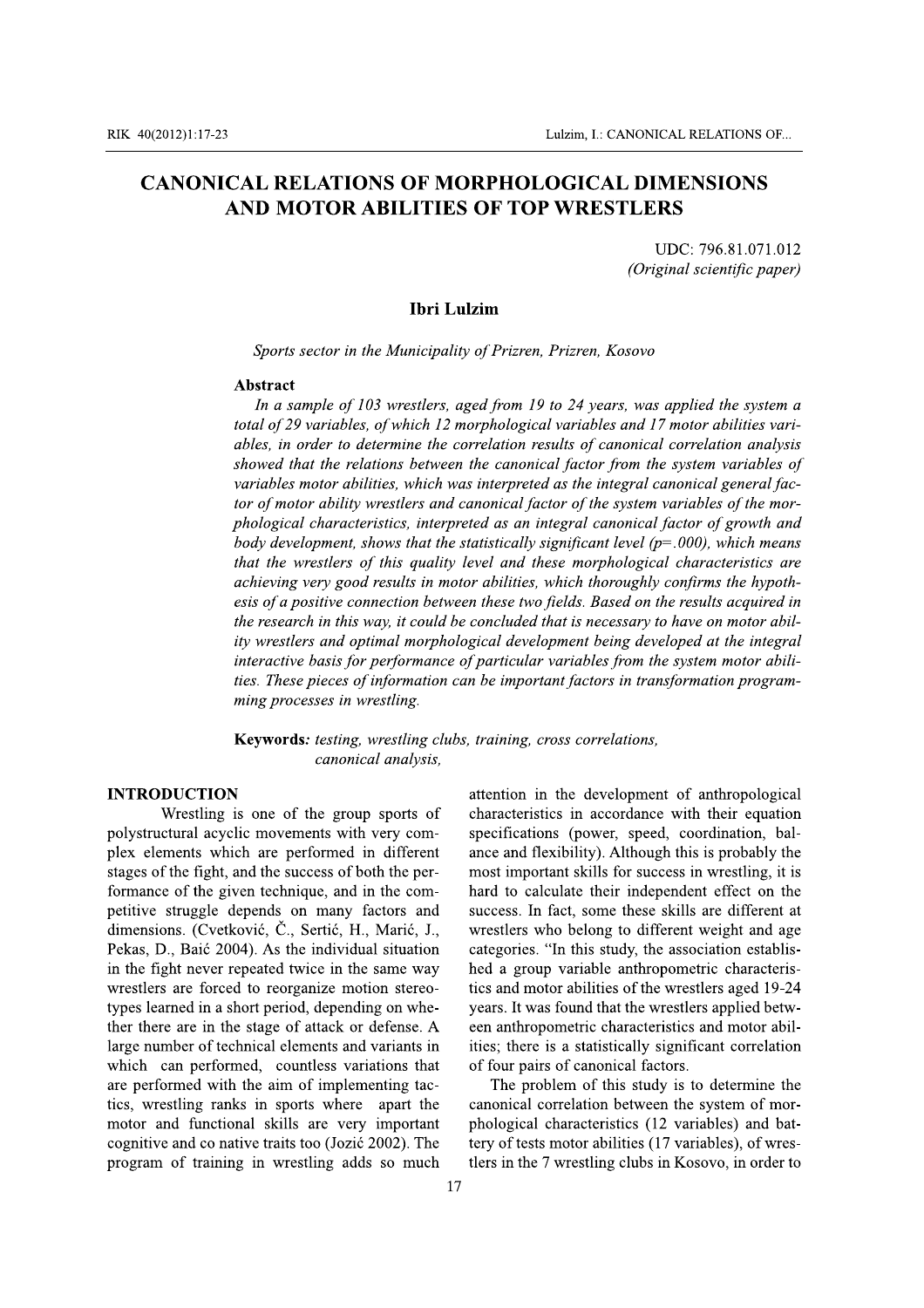determine their mutual relations. That is, as specific objective of this study is to determine how to adjust the training to the wrestler's opportunities, in order to achieve a more efficient success and overall progress of wrestler's. From the already placed object and problem of this research can be also in the set and one hypothesis that could be moved in the direction expecting positive canonical connections two areas.

# **METHODS**

The sample of respondents in this study was 103 wrestlers from the seven active sport wrestling clubs of Kosovo, aged 19-24. In the period of taking measurements the subjects were healthy regularly trained and were without significant morphological, motor and physiological aberrations. The measurements in this study were conducted before the happening of the state the regular trainings in December 2010. To get real data the study was conducted in the halls in which the sportsmen train and during regular training. Results were analyzed by the package Statistic 6.0.

For the assessment of wrestler's morphological characteristics was applied the following system variables:

• Variables for assessment of longitudinal dimensions

Body height (BOHE),

Leg length (LELE),

Arm length (ARLE)

• Variables for assessment transversal dimensions:

Width of the pelvic (WIPE),

Width of the wrist (WIWR),

Width of the knee (WIKN)

• Variables for assessment of body mass:

Body mass (BOMA),

Chest circumference (CHECI),

Upper arm circumference (UACI),

• Variables for assessment of subcutaneous adipose tissue:

Spine skin fold (SPSK), Abdominal skin fold (ABSK),

Forearm skin fold (FOSK),

For the assessment of wrestler's motor abilities was applied the following battery of tests: • Variables for assessing of explosive power: Standing a long jump (SLJU), Hurling a medical ball from supine position (HMBS),

Hurling a medical ball from twisted (HMBT),

• Variables for assessment of coordination: Turn in the air (TUAI). Drumming by feet and hands (MBFH), Figure eight with bending (EIBE), Turn on the floor (TUFL),

• Variable for assessing of the speed movement frequency:

Hand tapping (HATA),

Foot tapping (FOTA)

· Variables for assessment of flexibility: Deep forward bend (DFBE), Flexibility with a stick (FLST),

• Variables for assessment of repetitive strength:

Lifting the trunk in shelter (LTSHE)

Pushups (PUUP).

Chinning (FOLI),

Raising the trunk from sitting (RATS)

• Variables for assessment of balance: Standing along one leg with open eyes (SO1L) Transverse standing on two legs with open eyes (SO2L)

With the aim of establishing relations between the two different batteries of multidimensional morphological variables and manifest motor abilities variables, of the wrestlers was applied the canonical correlation analysis. The aim of these statistical methods is the formation of linear combinations in the set of independent variables, but in the way that inside these linear combinations there exists maximum correlation. Assuming that these two applied batteries of variables are linearly connected, first was performed interpretation of the cross-correlation matrix, then by Bartlett's test was tested the statistical significance of canonical correlation coefficients.

# **RESULTS AND DISCUSSION**

In table 1, were shown the results of morphological variables, where it is clearly evident that in the applied distributive variables are generally symmetrical, because their value does not exceed values greater than 1.00, except for variables: Width of the wrist (WIWR 2.42), Chest circumference (CHECI -1.07), Spine skin fold (SPSK 1.26) and Abdominal skin fold (ABSK 1.24) from a total number of 12 morphological variables, 10 of them have a positive asymmetry, while 2 have a negative asymmetry.

In table 2, were shown the results of basic descriptive motor abilities parameters, where it is clear-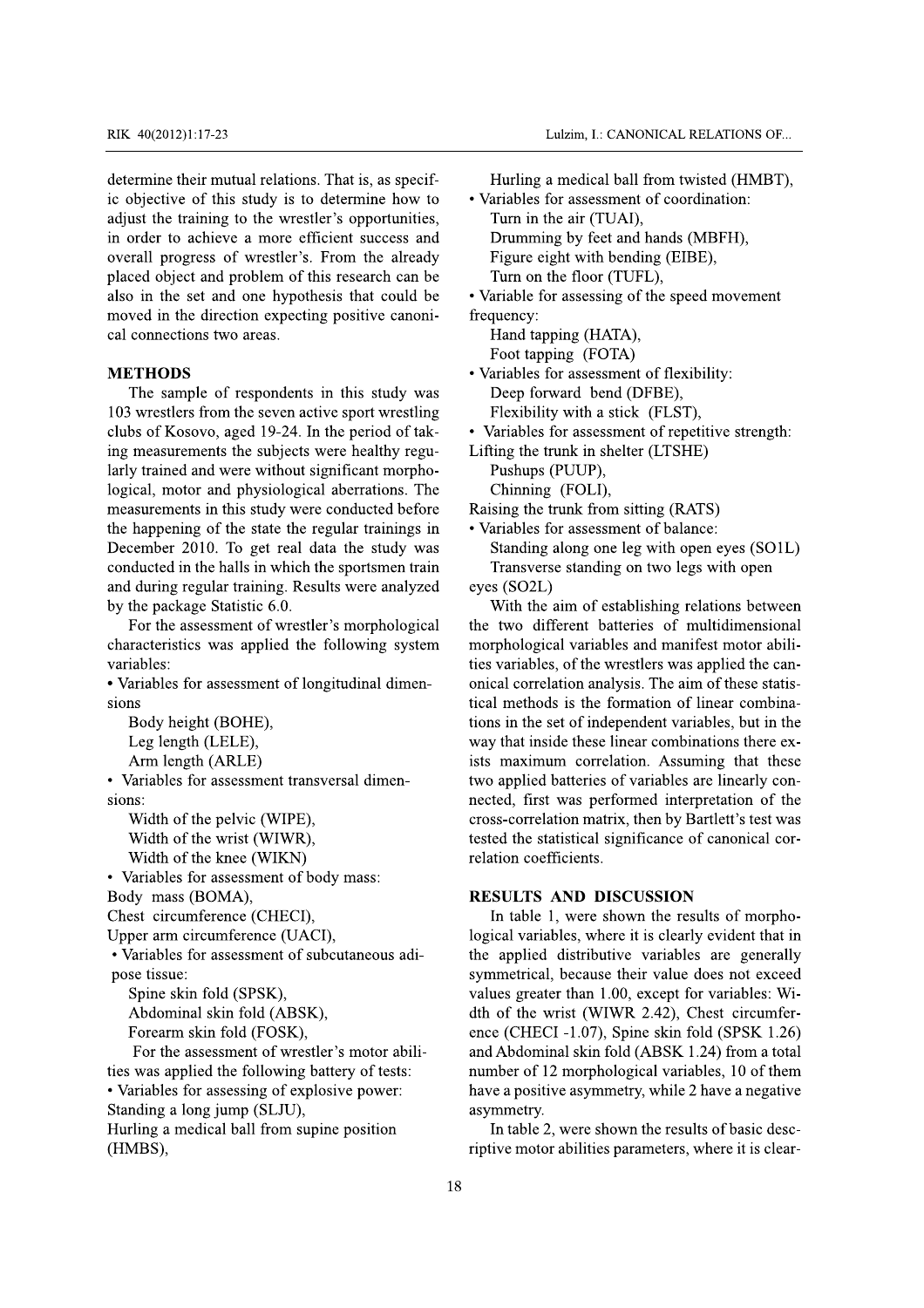|                | Variables    | Minimum | Maximum | Mean    | <b>SD</b> | <b>Skewness</b> | Kurtosis |
|----------------|--------------|---------|---------|---------|-----------|-----------------|----------|
|                | <b>BOHE</b>  | 1.60    | 1.96    | 1.7460  | 8.0131    | .543            | $-196$   |
| $\overline{c}$ | <b>LELE</b>  | 68.00   | 114.00  | 97.0388 | 7.0744    | $-332$          | 1.966    |
| 3              | ARLE         | 64.50   | 84.50   | 72.5631 | 3.8955    | .620            | .952     |
| 4              | <b>WIPE</b>  | 24.00   | 42.00   | 30.6155 | 3.3538    | .945            | 1.047    |
| 5              | WIWR         | 5.00    | 9.50    | 5.9447  | .6390     | 2.422           | 10.113   |
| 6              | WIKN         | 8.60    | 14.00   | 10.8961 | 1.0178    | .339            | .573     |
|                | <b>BOMA</b>  | 46.00   | 106.00  | 72.8641 | 13.1269   | .559            | .194     |
| 8              | <b>CHECI</b> | 33.00   | 120.00  | 94.9223 | 13.2511   | $-1.072$        | 4.213    |
| 9              | <b>UACI</b>  | 23.00   | 37.00   | 27.1825 | 2.4452    | .953            | 1.289    |
| 10             | <b>SPSK</b>  | .50     | 6.00    | 2.0350  | 1.0591    | 1.255           | 1.909    |
| 11             | <b>ABSK</b>  | .60     | 5.50    | 1.8650  | .9227     | 1.242           | 2.037    |
| 12             | <b>FOSK</b>  | .40     | 4.20    | 1.5476  | .7407     | .897            | .811     |

Table 1. Descriptive parameters (morphological characteristics)

Table 2. Descriptive parameters (basic motor abilities).

|                | Variables    | Minimum | Maximum | Mean    | <b>SD</b> | <b>Skewness</b> | Kurtosis |
|----------------|--------------|---------|---------|---------|-----------|-----------------|----------|
|                | SLJU         | 1.80    | 2.72    | 2.2867  | .1326     | $-513$          | 2.282    |
| $\overline{c}$ | <b>HMBS</b>  | 3.00    | 9.80    | 6.1843  | 1.3503    | .139            | $-.525$  |
| 3              | <b>HMBT</b>  | 2.70    | 9.80    | 5.7308  | 1.4248    | .403            | $-.064$  |
| 4              | TUAI         | 3.31    | 7.00    | 5.1641  | .8521     | .145            | $-231$   |
| 5              | MBRN         | 5.00    | 17.00   | 10.3951 | 2.5248    | .150            | $-.045$  |
| 6              | <b>MBFH</b>  | 15.00   | 26.30   | 19.3690 | 1.3307    | 1.142           | 8.344    |
| 7              | TUFL         | .00.    | 22.00   | 10.8971 | 2.4489    | 1.498           | 11.725   |
| 8              | <b>HATA</b>  | 28.00   | 60.00   | 35.3689 | 6.2088    | 1.622           | 3.270    |
| 9              | <b>FOTA</b>  | 20.00   | 41.00   | 30.3981 | 4.2342    | .596            | .083     |
| 10             | <b>DFBE</b>  | 1.00    | 23.00   | 9.7427  | 5.1306    | .794            | .146     |
| 11             | <b>FLST</b>  | 58.00   | 117.00  | 90.4272 | 12.4378   | $-.346$         | $-.348$  |
| 12             | <b>LTSHE</b> | 5.00    | 60.00   | 25.6990 | 14.4241   | .864            | $-.455$  |
| 13             | <b>PUUP</b>  | 10.00   | 75.00   | 26.1748 | 11.4330   | 1.047           | 1.871    |
| 14             | <b>FOLI</b>  | 1.00    | 22.00   | 10.9320 | 5.1014    | .409            | $-.747$  |
| 15             | <b>RATS</b>  | 15.00   | 35.00   | 22.9223 | 5.4371    | .409            | $-967$   |
| 16             | SO1L         | 4.00    | 120.00  | 44.6602 | 29.0390   | 1.329           | 1.413    |
| 17             | SO2L         | 4.00    | 90.00   | 33.3010 | 21.1659   | .969            | .524     |

ly evident that in the applied distributive variables are generally symmetrical, because their value does not exceed values greater than 1.00, except for motor variables: Eight figure by bending (EIBE 1.14), turn on the floor (TUFL 1.49), hand tapping (HATA 1.62), pushups (PUUP 1.04), and standing along on one leg  $(SO1L 1.32)$ , from a total number of 17 motor variables, 15 of them have a positive asymmetry, while 2 have a negative asymmetry,

From the analysis of the cross correlation matrix between the structure of morphological dimensions and the structure of motor skills variables of the wrestler (table 3), can be observed that the highest coefficients and statistically significant correlations with the tests: hurling a medical ball from twisted (HMBT .69) and hurling a medical ball from supine position (HMBS .68) and the lowest coefficients and statistically significant correlations with the morphological dimensions have the standing along one leg with open eyes (SO1L.19). and lifting the trunk in shelter (LTSHE.19). In this study, as well the other obtained a high correlation of morphological dimensions and motor skills, cross correlations coefficients between the dimensions of the morphological dimensions and motor abilities in the variables applied in the measured values are ranged in the values from  $.19 \text{ to } .69.$ 

In determining the relations between morphological dimensions and the structure of motor skills variables of a wrestler (table 4), using Bartlett's measure chi-square test  $(y2)$ , was found that at the wrestler there was a statistically significant correlation of the three pairs of canonical factors. In the first pair at the level of  $(p=.000)$  the canonical correlation is  $(Re = 91)$ , and explains 83% of the vari-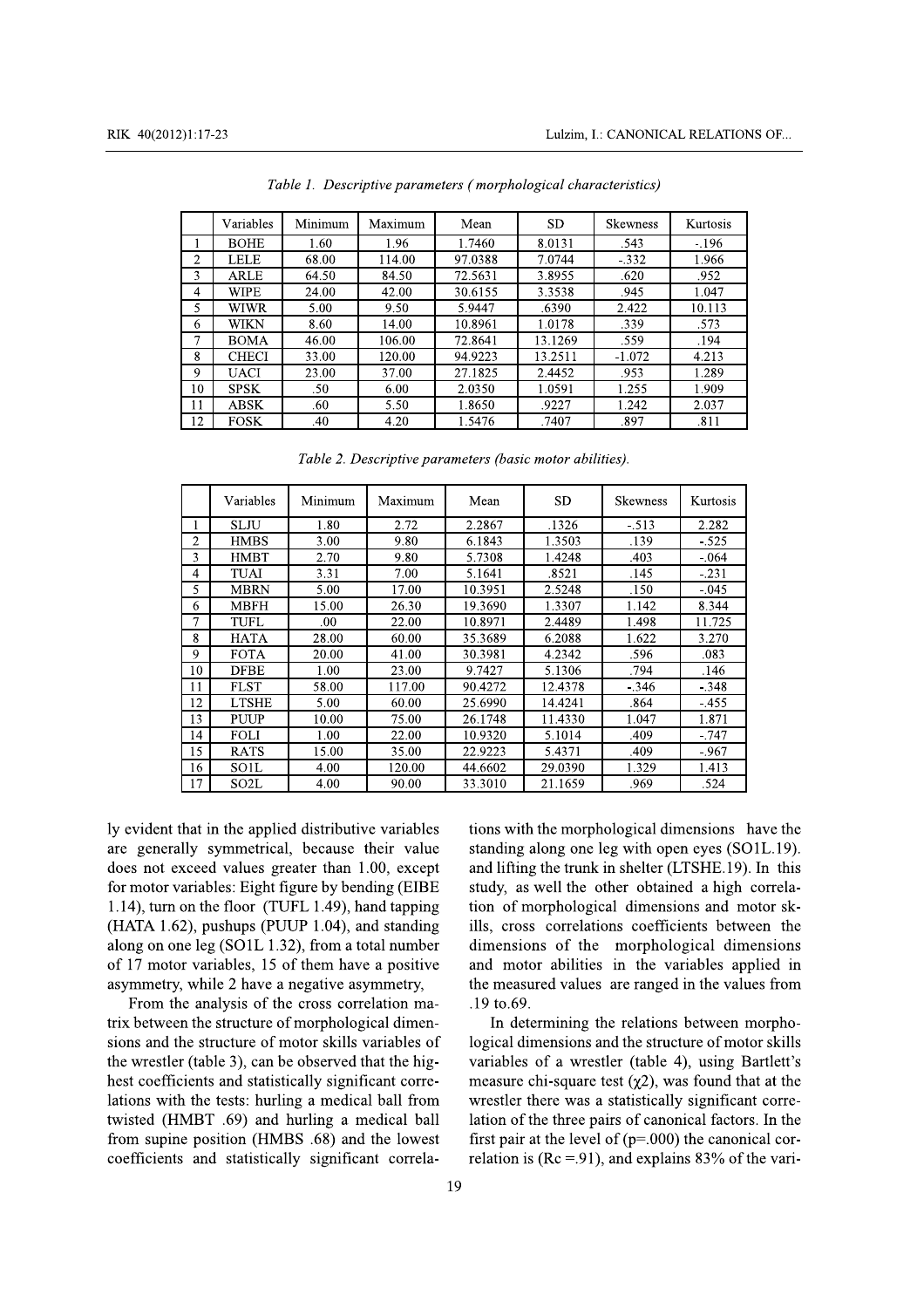|                | Variables    | BOHE    | LELE    | ARLE   | <b>WIPE</b> | WIWR   | WIKN   | <b>BOMA</b> | CHECI  | <b>UACI</b> | <b>SPSK</b> | <b>ABSK</b> | <b>FOSK</b> |
|----------------|--------------|---------|---------|--------|-------------|--------|--------|-------------|--------|-------------|-------------|-------------|-------------|
| -1             | SLJU         | .34     | .29     | .26    | $-.01$      | .06    | .13    | .24         | .34    | .21         | $-.08$      | $-06$       | .01         |
| $\overline{2}$ | <b>HMBS</b>  | .67     | .63     | .52    | .05         | .24    | .36    | .56         | .50    | .47         | .10         | .19         | .30         |
| 3              | <b>HMBT</b>  | .69     | .63     | .56    | .09         | .29    | .48    | .58         | .53    | .50         | .13         | .20         | .29         |
| 4              | TUAI         | -.11    | $-36$   | -.11   | .46         | .06    | .11    | .08         | .03    | .11         | .41         | .28         | .09         |
| 5              | MBRN         | .12     | .32     | .10    | $-.27$      | $-.03$ | .04    | $-.01$      | .09    | .03         | $-.31$      | $-0.25$     | $-.10$      |
| 6              | <b>MBFH</b>  | -.06    | $-0.26$ | $-.07$ | .32         | .10    | .07    | .12         | .03    | .14         | .29         | .30         | .10         |
| 7              | TUFL         | .02     | $-11$   | .02    | .32         | .17    | .04    | .08         | .04    | .06         | .24         | .10         | $-.01$      |
| 8              | <b>HATA</b>  | .02     | .17     | .11    | $-.20$      | .17    | $-.01$ | $-.19$      | $-.12$ | $-.08$      | $-.37$      | $-.37$      | $-.31$      |
| 9              | <b>FOTA</b>  | .04     | .15     | .08    | $-.17$      | .02    | $-.04$ | $-.15$      | $-.01$ | $-.03$      | $-.40$      | $-.40$      | $-31$       |
| 10             | <b>DFBE</b>  | .16     | .15     | .13    | -.11        | .09    | .02    | $-.10$      | $-.08$ | $-.06$      | $-.40$      | $-37$       | $-.35$      |
| 11             | <b>FLST</b>  | .36     | .34     | .25    | .03         | .04    | .17    | .48         | .39    | .26         | .32         | .46         | .54         |
| 12             | <b>LTSHE</b> | $-.10$  | $-13$   | -.07   | .17         | .19    | .06    | $-.27$      | $-.16$ | $-.01$      | $-.27$      | $-.35$      | $-.53$      |
| 13             | <b>PUUP</b>  | $-13$   | $-.30$  | $-15$  | .25         | .07    | $-.04$ | $-.30$      | $-.20$ | $-.01$      | $-.33$      | -.46        | $-.58$      |
| 14             | <b>FOLI</b>  | $-.00.$ | $-.05$  | $-.03$ | .18         | .20    | $-.02$ | $-.09$      | .02    | .08         | -.11        | $-.24$      | $-.33$      |
| 15             | <b>RATS</b>  | $-.05$  | $-.13$  | $-.05$ | .28         | .24    | .01    | $-.23$      | $-.12$ | .08         | $-.27$      | $-.36$      | $-.52$      |
| 16             | SO1L         | .00     | .19     | .08    | $-0.29$     | .01    | $-.09$ | $-.16$      | $-.13$ | $-.09$      | $-.36$      | $-31$       | $-.19$      |
| 17             | SO2L         | .06     | .25     | .01    | $-.30$      | -.02   | $-.03$ | $-.06$      | $-.06$ | $-.03$      | $-.26$      | $-.20$      | $-.10$      |

Table 3. Cross correlations morphological characteristics and motor abilities of the wrestler

Significance =  $p(.05)=.19; p(.01)=.24$ .

|                | Canonicl R<br>Сr | R-sqr<br>$Cr$ -sqr | Canonicl<br>Chi-sqr. | df  | p    | Lambda<br>prime ë |
|----------------|------------------|--------------------|----------------------|-----|------|-------------------|
| $\Omega$       | .910             | .828               | 492.41               | 204 | .000 | .003              |
|                | .809             | .654               | 339.32               | 176 | .000 | .020              |
| $\overline{c}$ | .775             | .600               | 247.01               | 150 | .000 | .058              |
| 3              | .629             | .396               | 167.27               | 126 | .008 | .146              |
| 4              | .555             | .308               | 123.41               | 104 | .095 | .242              |
| 5              | .543             | .295               | 91.33                | 84  | .274 | .350              |
| 6              | .495             | .245               | 60.91                | 66  | .654 | .497              |
| $\overline{7}$ | .376             | .142               | 36.45                | 50  | .924 | .658              |
| 8              | .347             | .121               | 23.17                | 36  | .952 | .766              |
| 9              | .274             | .075               | 11.97                | 24  | .980 | .871              |
| 10             | .208             | .043               | 5.17                 | 14  | .983 | .942              |
| 11             | .123             | .015               | 1.32                 | 6   | .970 | .985              |

Table 4. Significance of canonical correlation

 $Rc = coefficients$  of canonical correlations,  $Rc \equiv coefficient$  of determination, Hi-square test  $\div 2$ ,  $d =$ degrees of freedom, p= statistical significance, ë=lambda).

ance of these sets of variables, in the second pair at the level of  $(p=000)$  the canonical correlation is  $(Re=.81)$ , and explains 65% of the variance of these sets of variables, and the third pair at level of  $(p=.000)$  the canonical correlation is (Rc  $=$  78), and 60% explains of the variance of these sets of variables, in relation to other pairs of canonical factors that are not statistically significant and do not contain a significant amount of common variance.

Based on the calculated matrix structure of canonical factor in space morphological variables (table 5), it is clear that the structure of the first canonical factors are applied to all the morphological variables, so that so that it can be interpreted as an integral canonical factor of growth and body development. As for the second and third canonical factors the wrestler's of morphological variables there is not statistically significant correlation and due to the poor information variables' value, those cannot be defined or interpreted.

Analyzing the calculated matrix of canonical structure factors in the variables' space of the wrestler's motor skills (table 6), it is clear that the structure of the first canonical factor is composed of all motor variables, is interpreted as a general canonical motility factor, especially motor vari-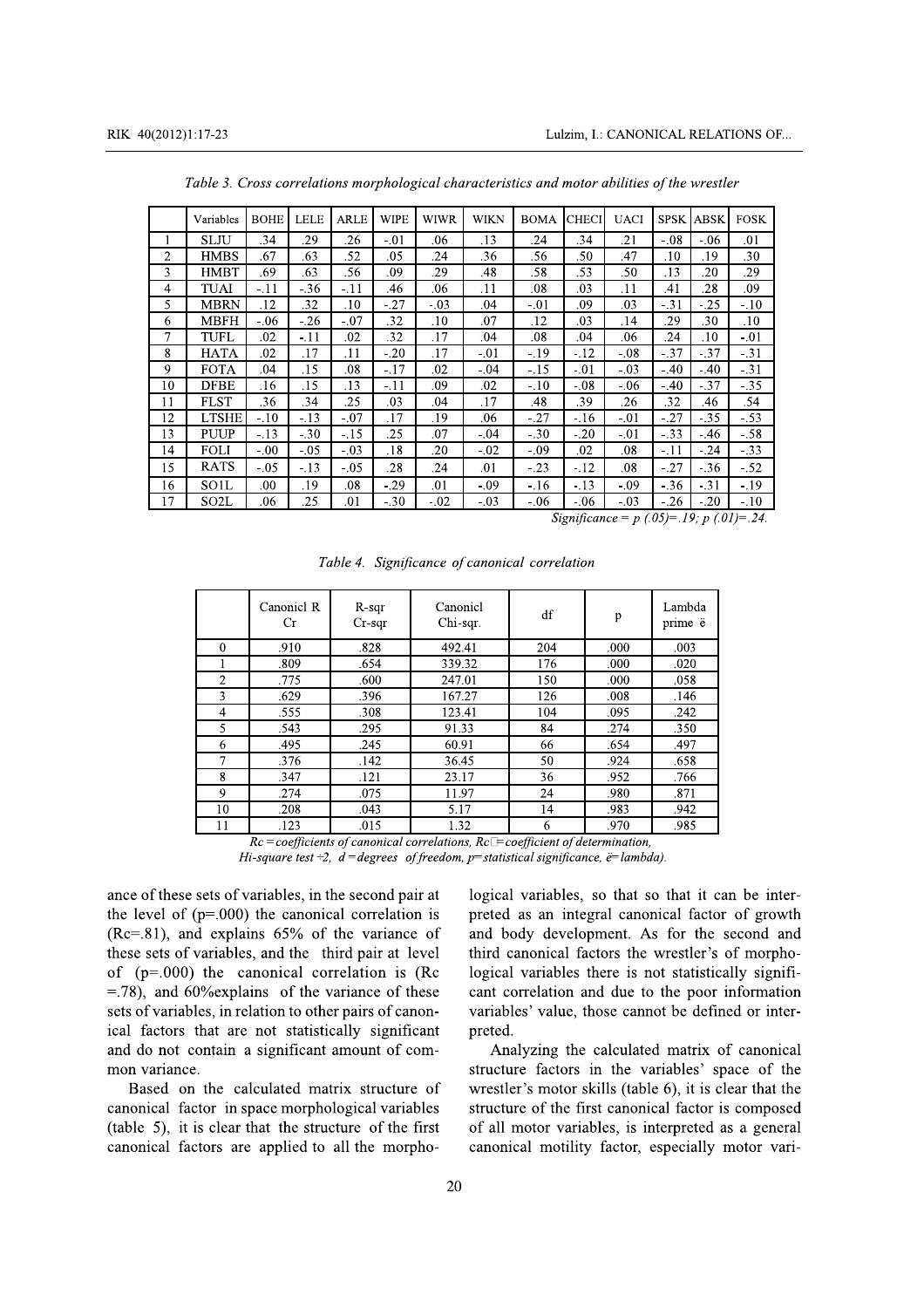|                |                        |              | Fc1  | Fc 2    | Fc 3     |
|----------------|------------------------|--------------|------|---------|----------|
| 1              | Body height            | <b>BOHE</b>  | .835 | $-424$  | .020     |
| $\overline{c}$ | Leg length             | <b>LELE</b>  | .646 | $-627$  | $-283$   |
| 3              | Arm length             | <b>ARLE</b>  | .712 | $-535$  | .023     |
| $\overline{4}$ | Width of the pelvic    | <b>WIPE</b>  | .583 | .418    | .507     |
| 5              | Width of the wrist     | <b>WIWR</b>  | .565 | $-135$  | .465     |
| 6              | Width of the knee      | <b>WIKN</b>  | .796 | $-.066$ | .290     |
| 7              | Body mass              | <b>BOMA</b>  | .948 | $-010$  | $-112$   |
| 8              | Chest circumference    | <b>CHECI</b> | .813 | $-0.84$ | $-0.013$ |
| 9              | Upper armcircumference | <b>UACI</b>  | .866 | .104    | .185     |
| 10             | Spine skin fold        | <b>SPSK</b>  | .737 | .617    | $-.104$  |
| 11             | Abdominal skin fold    | <b>ABSK</b>  | .789 | .493    | $-.250$  |
| 12             | Forearm skin fold      | <b>FOSK</b>  | .745 | .253    | $-.549$  |

Table 5. Structure of canonical factor in the morphological variable.

Table 6. Structure of canonical factor in the motor variables

|                |                                                   |                   | Fc1     | Fc2     | Fc3     |
|----------------|---------------------------------------------------|-------------------|---------|---------|---------|
| 1              | Standing a long jump                              | <b>SLJU</b>       | .634    | $-195$  | .406    |
| $\overline{c}$ | Hurling a medical ball from supine position       | <b>HMBS</b>       | .599    | $-.470$ | .578    |
| 3              | Hurling a medical ball from twisted               | <b>HMBT</b>       | .614    | $-.414$ | .567    |
| 4              | Turn in the air                                   | <b>TUAI</b>       | $-780$  | .419    | .251    |
| 5              | Drumming by feet and hands                        | <b>DFEH</b>       | .807    | $-353$  | $-193$  |
| 6              | Figure eight with bending                         | <b>FEWB</b>       | .519    | $-.353$ | .242    |
| 7              | Turn on the floor                                 | <b>TUFL</b>       | .486    | $-253$  | .356    |
| 8              | Hand tapping                                      | <b>HATA</b>       | .846    | $-.007$ | $-.211$ |
| 9              | Foot tapping                                      | <b>FOTA</b>       | .830    | $-.033$ | $-129$  |
| 10             | Deep forward bend                                 | <b>DFBE</b>       | .417    | .658    | .024    |
| 11             | Flexibility with a stick                          | <b>FLST</b>       | $-.536$ | $-.626$ | .251    |
| 12             | Lifting the trunk in shelter                      | <b>LTSHE</b>      | .688    | .530    | .021    |
| 13             | Push ups                                          | <b>PUUP</b>       | .713    | .440    | .109    |
| 14             | Chinning                                          | <b>FOLI</b>       | .757    | .330    | .209    |
| 15             | Raising the trunk from sitting                    | <b>RATS</b>       | .670    | .512    | .182    |
| 16             | Standing along one leg with open eyes             | SO <sub>1</sub> L | .719    | $-142$  | $-.255$ |
| 17             | Transverse standing on two legs with open<br>eyes | SO <sub>2</sub> L | .639    | $-121$  | $-.114$ |

ables for assessing of the speed movement frequency: hand tapping (HATA .85), and foot tapping (FOTA .83), motor variables for assessment of coordination: Drumming by feet and hands (DFEH .81), Turn in the air (TUAI -.78), Figure eight with bending (FEWB .52), motor variables for assessment of balance: Standing along one leg with open eyes (SO1L .72), transverse standing on two legs with open eyes (SO2L .64), motor variables for assessing of the repetitive strength: Chinning(FOLI .76), Pushups (PUUP .71), Lifting the trunk in shelter (LTSHE .69), Raising the trunk from sitting (RATS .67), variables for assessment of the explosive power, Hurling a medical ball from twisted (HMBT .61), Hurling a medical ball from supine position (HMBS .60), standing long jump (SLJU .63), except variable Deep forward bend (DFBE .69) and variables Flexi-bility with a stick (FLST -.63) that make up the structure of the second canonical factor mobility variables interpreted as a canonical motility factor is the flexibility, that the canonical correlation factor longitudinally and adipose tissue, defined variables: length of the legs (LELE -.65), arm length (ARLE .71), body height (BOHE. .85), Spine skin fold (SPSK .74), and abdominal skin fold (ABSK .79). From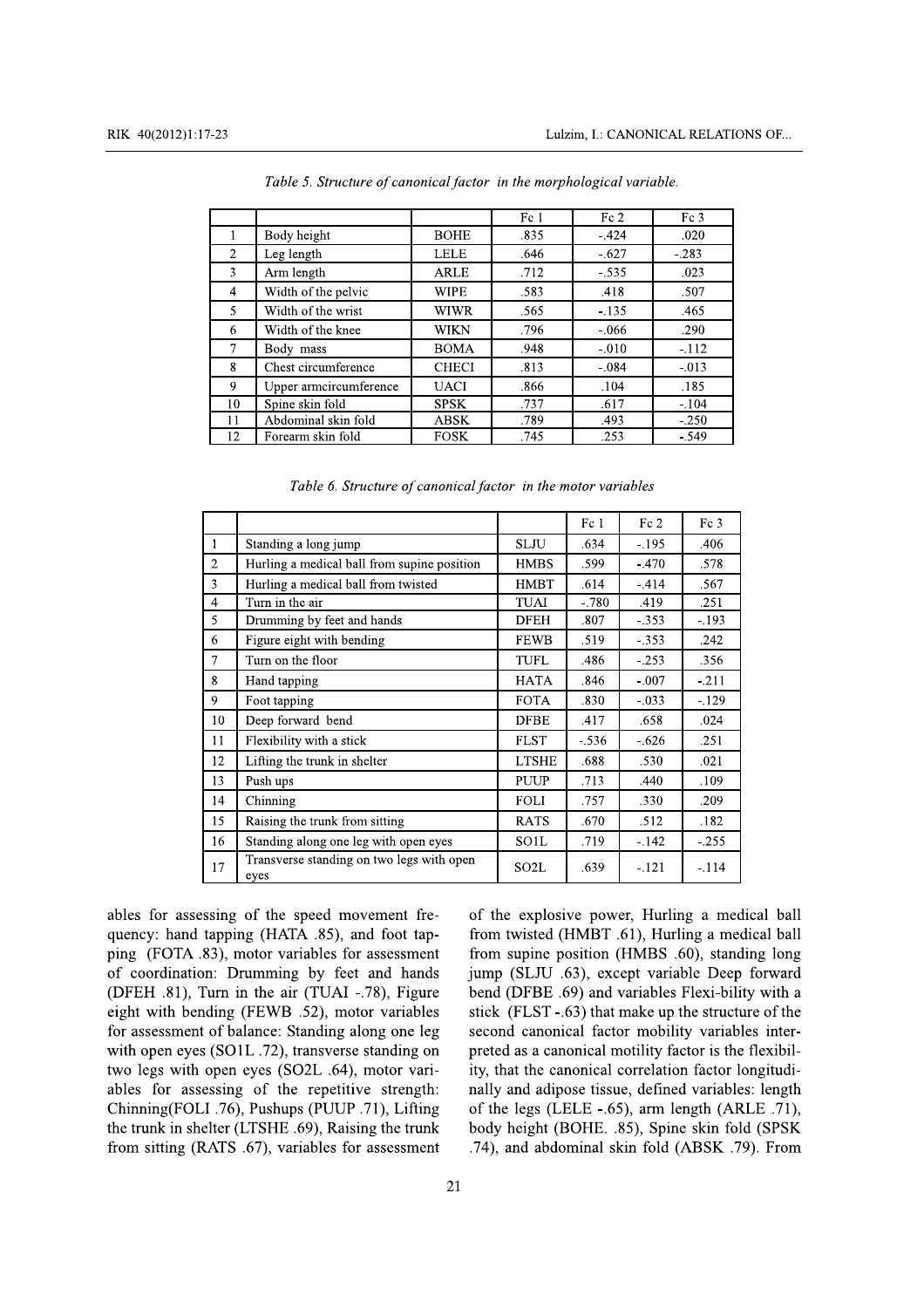this we can conclude that higher entities with a lower amount of fat in the body achieve better results in the flexibility test. As for the the third canonical factors the wrestler's of motor variables there is not a statistically significant correlation and due to the poor information variables' value, those cannot be defined or interpreted (table 6).

### **CONCLUSION**

Relations between morphological variables and motor abilities variables were determined using Hotelling's canonical correlation analysis, the significance of canonical correlation coefficients was tested by the Bartlet's  $\chi$ 2 test at the level of significance  $(p=00)$ . The canonical analysis indicated on a high correlation between morphological variables and motor tests that can be seen through three significant pairs of canonical factors.

The first pair of canonical factors extracted 91% of the variance and explained 83% variance thousand sets of variables. The second pair of canonical factors extracted 81% of the variance and explained 65% variance thousand sets of variables. Third pair of canonical factors extracted 78% of the variance and explained 60% variance thousand sets of variables. The second canonical factor of morphological variables in space cannot be interpreted due to poor correlation coefficients measured values while the first canonical factor of morphological variables in space to the fullest extent the variables body mass (BOMA .95), chest circumference (CHECI.81), circumference of forearm (UACI.87), a factor of body height (BOHE .84), arm length (ARLE.71), leg length (LELE .65), (longitudinal factor), upper arm skin fold (UACI .87), abdominal skin fold (ABSK.79), a factor of subcutaneous adipose tissue. High values obtained canonical correlations between two sets of variables are realistic given the choice of the variables themselves, the way of realization of the training process with a high level of motivation wrestlers.

Canonical general motor factor and factor of growth and body development (longitudinally, transversally, body mass and adipose tissue) show that they are bipolar, which means that smaller amounts of subcutaneous adipose tissue and smaller scale measures, better will predict the results in motor variables with optimal representation of muscle mass at the expense of subcutaneous adipose tissue, as seen through the correlation of body

mass (BOWE .95) and a body height (BOHE .84). The results of this study will enable optimal and purposeful use of motor tests to monitor the effects of the training and for better planning and programming of wrestlers training.

### **REFERENCES**

- Cvetković, Č., Sertić, H., Marić, J., Pekas, D., & Baić, M. (2004). Razlike između djece hrvača i nesportaša dobi od 11 godina u nekim antropološkim obilježjima [Differences between children wrestlers and non-athletes aged 11 years in some anthropological characteristics. In Croatian.] Proceedings of the International scientific symposium, Zagreb, 2004, Zagreb: Kineziološki fakultet..
- Gredelj, M., Hošek, A., & Momirović, K. (1980.). Kanoničke relacije morfoloških karakteristika i intelektualnih sposobnosti nakon parcijalizacije sociološkihčinilaca koji mogu utjecati na procese rasta i razvoja [Canonical relations between morphological characteristics and intellectual abilities partialisation sociološkihčinilaca that may affect the processes of growth and development. In Croatian.] Kineziologija, 10(Assoc. 3), 10-14.
- Hošek, A., Hofman, E., & Jeričević, B. (1982). Utjecaj latentnih morfoloških karakteristika na motoričke sposobnosti definirane u okviru standardnog strukturalnog modela [The ihfluence of latent morphological charasteristics on motoric capacities defined within the framework of the standard structural model. Kineziologija. 14(Assoc.5), 109-115.
- Jozić., M. (2002.). Relacije između morfoloških karakteristika i motoričkih sposobnosti učenika 5. i 6. razreda [Relations between morphological characteristics and motor abilities of fifth student and 6 grade. In Ctroatian.] Zbornik radova 11. ljetne škole kineziologa Republike Hrvatske, Rovinj, 2002, (str.135-137). Rovinj: Hrvatski kineziološki savez.
- Malacko, J. (2002). Relations of coordination, morphological characteristics and motor abilities. U D.Milanoviæ, F.Prot (Ur.), Proceedings Book of 2 rd International scientific conference "Kinesiology for the 21st century", Zagreb, 1999 (pp. 291-295), Zagreb, Faculty of Kinesiology.
- Viskiæ-Štalec, N., & Mejovšek, M. (1975). Kanonièke relacije prostora koordinacije i prostora motorike [Canonical relations of space and space motor coordination. In Croatian.] Kineziologija,  $5(1-2), 83-112.$